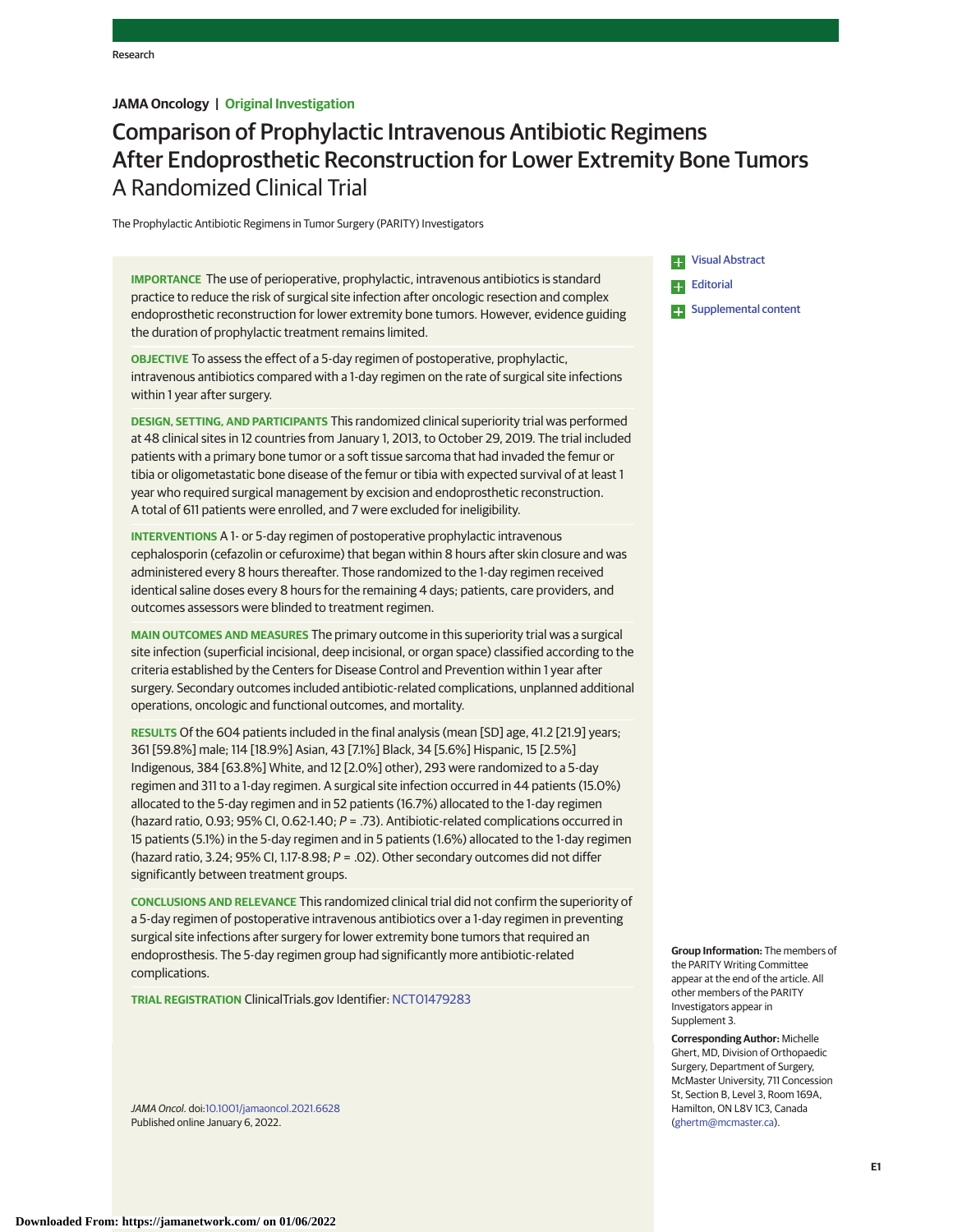perations to remove malignant tumors of the femur or tibia involve the resection of the affected bone and surrounding soft tissue followed by complex reconstruction of the limb. The most common reconstruction involves the use of modular metallic and polyethylene endoprostheses to replace surgically resected bones and joints. Because of the length and intricacies of these procedures and the medical complexity of these patients, the risk of a surgical site infection is high.<sup>1-3</sup> Attempts to eradicate the organism often fail and result in the eventual need for amputation in nearly 50% of patients, thereby strongly affecting patient function and quality of life and delaying the administration of adjuvant cancer therapies.<sup>1-4</sup>

Strategies to minimize surgical site infections in this population include the administration of perioperative intravenous antibiotics.Themost effective antibiotic regimen to prevent surgical site infections remains uncertain and current clinical practice is highly varied, particularly with respect to antibiotic duration. Approximately 2 of every 3 surgeons prescribe prolonged courses well beyond the 24-hour recommended duration for standard total joint replacement operations.<sup>5-8</sup> However, overuse of antibiotics can lead to antibiotic-related complications and antibiotic resistance; antibiotic stewardship, therefore, remains a salient issue.<sup>9</sup> We conducted the Prophylactic Antibiotic Regimens in Tumor Surgery (PARITY) trial to inform the effect of a 5-day regimen of postoperative, prophylactic, intravenous antibiotics compared with a 1-day regimen on the prevention of surgical site infections and on antibiotic adverse effects in patients requiring surgical resection and endoprosthetic reconstruction for a lower extremity bone tumor.

# Methods

# Trial Design and Oversight

This intention-to-treat study was an investigator-initiated, international, blinded (patients, surgeons, outcomes assessors, and data analysts), parallel, superiority randomized clinical trial. The rationale, design, and methods of the trial have been previously published.<sup>10</sup> Written informed consent was required to participate in the study, and all data were deidentified. [Supplement 1](https://jamanetwork.com/journals/jama/fullarticle/10.1001/jamaoncol.2021.6628?utm_campaign=articlePDF%26utm_medium=articlePDFlink%26utm_source=articlePDF%26utm_content=jamaoncol.2021.6628) (the Trial Protocol) and [Supplement 2](https://jamanetwork.com/journals/jama/fullarticle/10.1001/jamaoncol.2021.6628?utm_campaign=articlePDF%26utm_medium=articlePDFlink%26utm_source=articlePDF%26utm_content=jamaoncol.2021.6628) provide information on eligibility criteria, interventions, blinding, follow-up, outcomes definitions, and statistical analysis. The Hamilton Integrated Research Ethics Board as well as the relevant local ethics committee at each participating site approved the trial protocol and its amendments before local study initiation. In addition, the following regulatory bodies also approved the trial protocol and its amendments: Health Canada, the Brazilian National Health Surveillance Agency, the European Medicines Agency (including the competent authorities in Austria and Spain), the Indian Council of Medical Research, and the Republic of South Africa's Department of Health. The PARITY Data and Safety Monitoring Board, composed of 2 orthopedic oncologists and 1 statistician who were independent of the study team, reviewed the trial outcomes. This study followed the Consolidated Standards of Reporting Trials [\(CONSORT\)](https://www.equator-network.org/reporting-guidelines/consort/) reporting guideline.

**Question** Can a 5-day regimen of postoperative, prophylactic, intravenous antibiotics reduce the rate of surgical site infections in patients with a lower extremity bone tumor undergoing complex endoprosthetic reconstruction compared with a 1-day regimen?

**Findings** In this randomized clinical trial including 604 patients in the primary analysis, the 5-day regimen did not reduce the rate of surgical site infection compared with the 1-day regimen, although it resulted in a higher rate of antibiotic-related complications, notably Clostridioides difficile–associated colitis.

**Meaning** The results of this study suggest that prolonging use of postoperative antibiotics beyond 1 day does not reduce the rate of surgical site infection but increases the risk of clinically significant antibiotic-related complications.

#### **Patients**

From January 1, 2013, to October 29, 2019, investigators at 48 clinical sites across Canada, the US, Argentina, Australia, Austria, Brazil, Egypt, India, the Netherlands, Singapore, South Africa, and Spain recruited patients for the study. Eligible patients included all individuals 12 years or older with a primary bone tumor or a soft tissue sarcoma that had invaded the femur or tibia or oligometastatic bone disease of the femur or tibia with expected survival of at least 1 year who required surgical management by excision and endoprosthetic reconstruction. Patients with previous infections at the surgical site or who were known to be colonized with methicillin-resistant *Staphylococcus aureus* or vancomycin-resistant *Enterococcus* were excluded. A total of 895 patients were screened for eligibility, and 7 patients were adjudicated to be ineligible at the time of randomization; thus, of the 611 patients randomized, 604 were included in the final analyses. The final 1-year assessments were completed in March 2021. Details on the eligibility criteria are available in the eAppendix in [Supple](https://jamanetwork.com/journals/jama/fullarticle/10.1001/jamaoncol.2021.6628?utm_campaign=articlePDF%26utm_medium=articlePDFlink%26utm_source=articlePDF%26utm_content=jamaoncol.2021.6628)[ment 2.](https://jamanetwork.com/journals/jama/fullarticle/10.1001/jamaoncol.2021.6628?utm_campaign=articlePDF%26utm_medium=articlePDFlink%26utm_source=articlePDF%26utm_content=jamaoncol.2021.6628)

## Trial Interventions and Procedures

Surgical procedures were performed according to the standard practices at each clinical site. All patients received standardized preoperative and intraoperative prophylactic intravenous antibiotics. Patients were randomly allocated perioperatively in a 1-to-1 ratio to receive a 1- or 5-day postoperative prophylactic regimen of an intravenous cephalosporin (cefazolin or cefuroxime); they were blinded to the treatment regimen. Those randomized to the 1-day regimen received identical saline (placebo) doses for the remaining 4 days. Randomization, stratified according to tumor location (femur or tibia) and clinical site, was centralized through an internetbased, computer-generated platform that concealed allocation and used randomly permuted blocks of 2 or 4. An unblinded member of the local investigational pharmacy performed the randomization. Patients began their randomly allocated, postoperative, prophylactic antibiotic regimen within 8 hours after skin closure, and the doses were intravenously administered every 8 hours. Clinical sites used their own inventory to prepare the study antibiotics or placebo. Preparation, blinding of study antibiotics or placebo, and storage and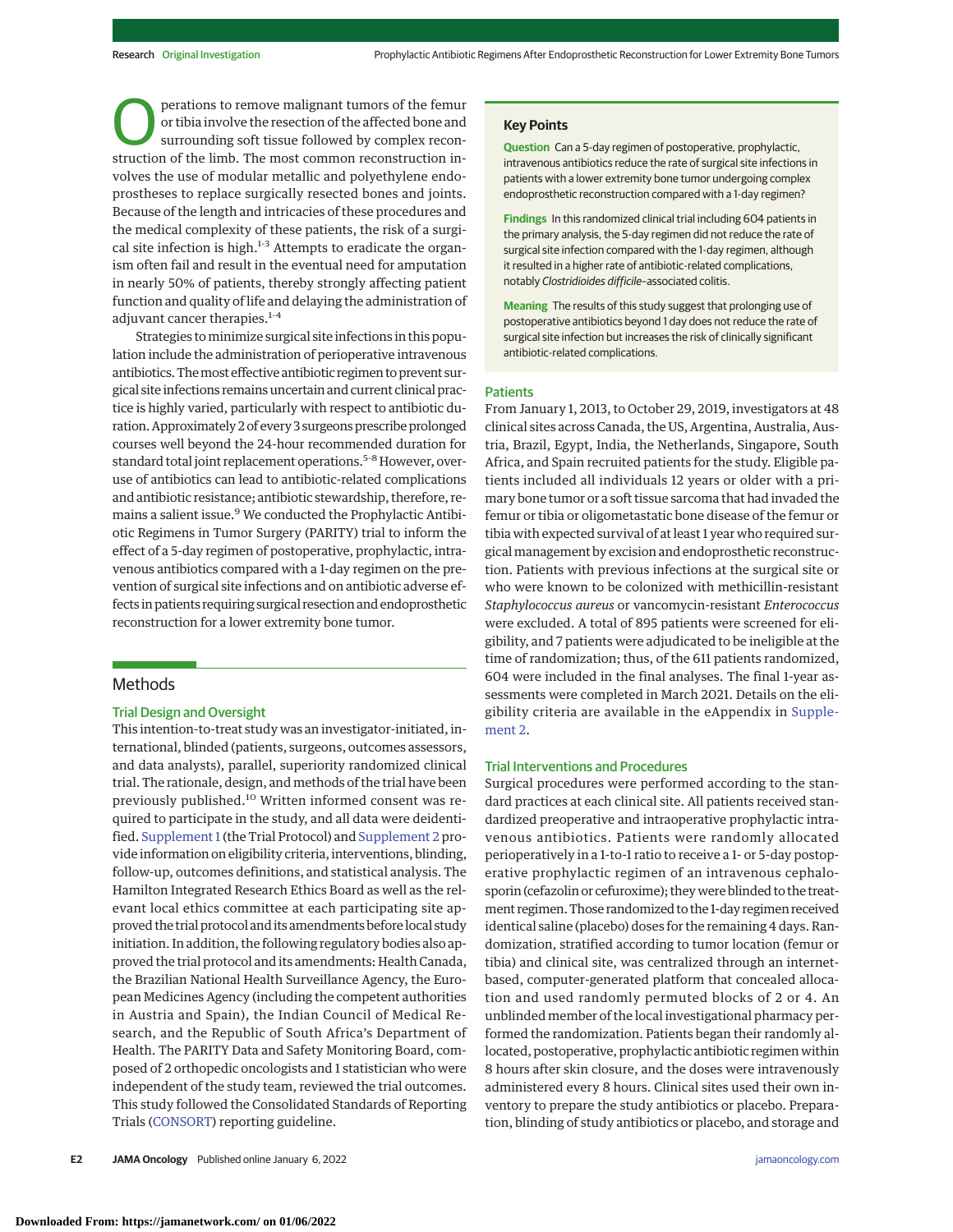administration of the study antibiotics were conducted as per local procedures established at each clinical site and the relevant manufacturers' labels. Further details on the intravenous antibiotic regimens are available in the eAppendix in [Supplement 2.](https://jamanetwork.com/journals/jama/fullarticle/10.1001/jamaoncol.2021.6628?utm_campaign=articlePDF%26utm_medium=articlePDFlink%26utm_source=articlePDF%26utm_content=jamaoncol.2021.6628)

## Outcome Measures

The primary outcome was the development of a surgical site infection (superficial incisional, deep incisional, or organ space [deep prosthetic infection]) within 1 year of the date of surgery. Surgical site infections were classified according to the criteria established by the Centers for Disease Control and Prevention.<sup>11</sup> Secondary outcomes included antibioticrelated complications, unplanned additional operations, death, and oncologic and functional outcomes within 1 year after surgical resection and endoprosthetic reconstruction. Validated functional assessments included the Musculoskeletal Tumor Society 1987 (MSTS-87) (range, 0-35, with higher scores indicating better function) and 1993 (MSTS-93) (range, 0-100, with higher scores indicating better function) scores and the Toronto Extremity Salvage Score (TESS) (range, 0-100, with higher scores indicating better function).<sup>12-14</sup>

Patients were assessed for study events by their treating surgeon at 2 and 6 weeks, 3, 6, and 9 months, and 1 year postoperatively. The functional assessments were completed before surgery and at the 1-year follow-up visit. The blinded Central Adjudication Committee adjudicated all primary and key secondary outcome events identified during the 1-year study follow-up as well as all instances when eligibility was in doubt.

#### Statistical Analysis

The justification for the PARITY trial sample size has been previously published.10,15 At the trial's onset, we calculated that the definitive sample size would require a total of 920 patients based on a between-group comparison of deep prosthetic infection. The sample size was calculated as a noninferiority trial under the assumption of an overall 10% event rate with an absolute difference of 5% in the risk of deep surgical site infection within 1 year to define noninferiority. After initiating enrollment and then transitioning from the vanguard to the definitive phase of the trial, we expanded the trial's primary outcome from deep to any surgical site infection and changed the study's design to a superiority trial to increase the expected event rate and feasibility without compromising clinical importance. The expanded definition of the primary outcome resulted in an overall vanguard phase event rate of 14%.16 Therefore, with a presumed 50% or greater reduction in the relative risk of deep surgical site infection within 1 year and with a 2-sided α of .05 and study power of 80%, we planned the definitive trial's sample size to include 300 patients per arm, for a total of 600 patients.

When conducting the final analyses, we adhered to the published statistical analysis plan.<sup>15</sup> Briefly, for the primary analysis, we used a Cox proportional hazards regression model with time from surgery to the surgical site infection as the primary outcome. The analysis included all patients in the groups to which they were randomly allocated. Postoperative antibiotic duration (treatment group) was the independent vari-

able, and the Cox proportional hazards regression included tumor location and clinical site as stratification variables. Patients who did not experience the primary outcome were censored at 1 year or at the time of last study visit. We tested the proportional hazards assumption of the Cox proportional hazards regression model by examining Schoenfeld residuals.We also performed several sensitivity analyses for the primary outcome, including a competing risks analysis that accounted for deaths and amputation as competing risks. We identified the following 5 subgroups a priori, which we analyzed in the primary model to assess for possible effect modification: tumor type, tumor location, sex, age, and preoperative chemotherapy.

We assessed the effect of postoperative antibiotic duration on the secondary outcomes using Cox proportional hazards regressions with treatment group as the independent variable and tumor location and clinical site as stratification variables. We also estimated the effect of postoperative antibiotic duration on functional outcomes at 1 year using multiple linear regression models that included treatment group, tumor location, clinical site, and baseline score as independent variables. We used multiple imputation to address missing functional outcome data.

The results are presented as hazard ratios (HRs) for timeto-event outcomes and mean difference for continuous outcomes, with corresponding 95% CIs and associated 2-sided *P* values. No adjustments were made for multiple testing. Kaplan-Meier curves were constructed for the primary outcome. These analyses were first completed using blinded treatment groups by the data analyst (D.H.-A.). Interpretations for the effect of antibiotic duration were developed and documented based on blinded group A vs B. The randomization code was then broken, the correct a priori interpretation selected, and the manuscript drafted. All analyses were conducted using SAS software, version 9.4 (SAS Institute Inc).

# Results

# Study Patients

Of the 604 patients included in the final analysis (mean [SD] age, 41.2 [21.9] years; 361 [59.8%] male; 114 [18.9%] Asian, 43 [7.1%] Black, 34 [5.6%] Hispanic, 15 [2.5%] Indigenous, 384 [63.8%]White, and 12 [2.0%] other [3 Middle Eastern, 5 mixed race, 2 North African, 1 Polynesian, and 1 Turkish]), 293 were randomized to a 5-day regimen and 311 to a 1-day regimen. Of the 527 patients alive at 1 year, 496 (94%) had 1-year follow-up data available. Figure 1 and the eAppendix (Section 5.0) and eTables 1 and 2 in [Supplement 2](https://jamanetwork.com/journals/jama/fullarticle/10.1001/jamaoncol.2021.6628?utm_campaign=articlePDF%26utm_medium=articlePDFlink%26utm_source=articlePDF%26utm_content=jamaoncol.2021.6628) provide details regarding patient flow and the reasons for exclusion.

Table 1 and eTables 3 to 5 in [Supplement 2](https://jamanetwork.com/journals/jama/fullarticle/10.1001/jamaoncol.2021.6628?utm_campaign=articlePDF%26utm_medium=articlePDFlink%26utm_source=articlePDF%26utm_content=jamaoncol.2021.6628) present patient characteristics and demonstrate similar characteristics in the 2 groups. The most common tumor type was a primary bone tumor located predominantly in the femur. A total of 290 patients (48.0%) received preoperative chemotherapy; 22 (3.6%) received preoperative radiotherapy. There was an imbalance between treatment groups, with 129 of 293 patients (44.0%) allocated to the 5-day regimen having received preoperative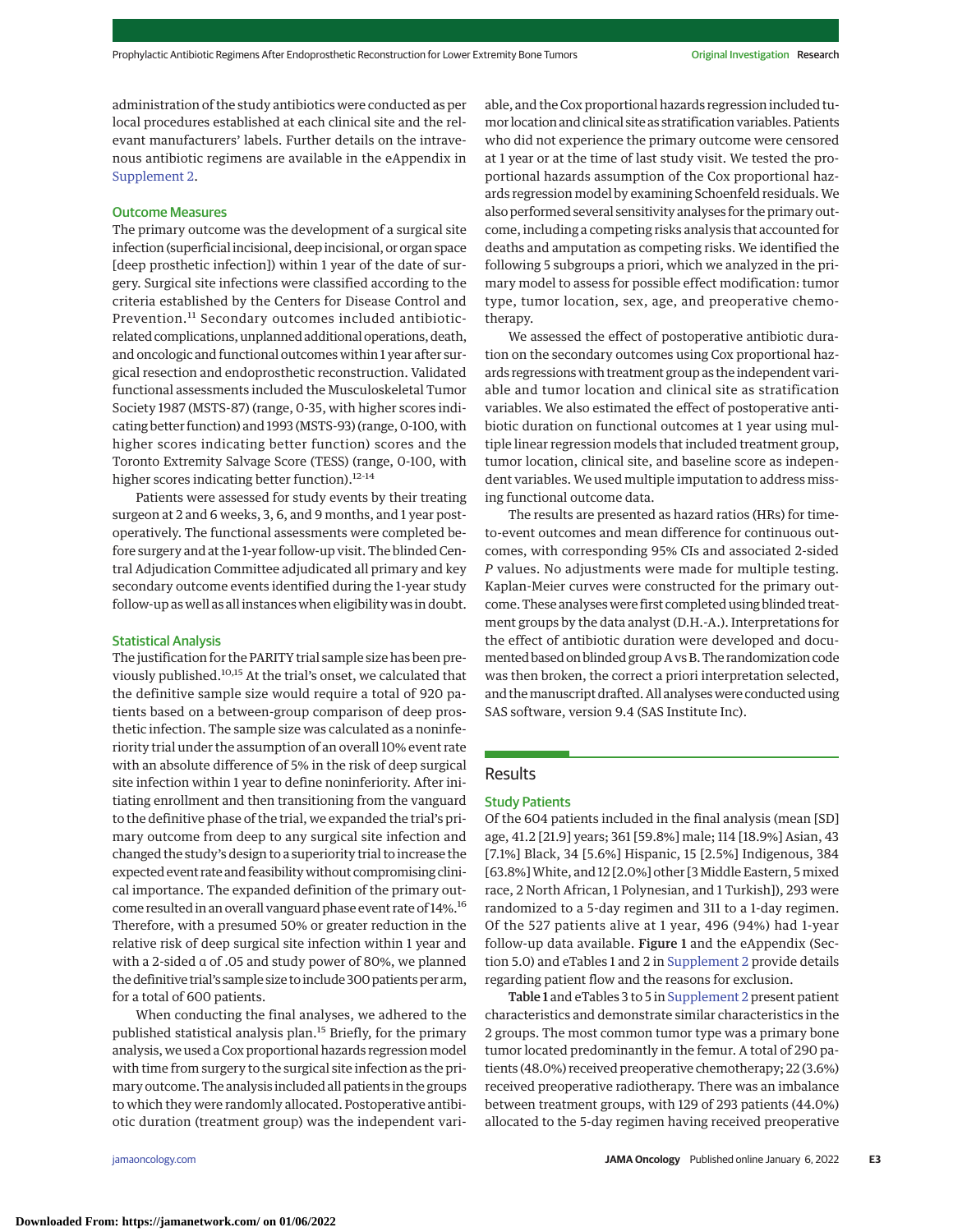Research Original Investigation Prophylactic Antibiotic Regimens After Endoprosthetic Reconstruction for Lower Extremity Bone Tumors



chemotherapy compared with 161 of 311 patients (51.8%) allocated to the 1-day regimen.

## Adherence to the Allocated Intervention

Two patients (0.6%) who had originally been allocated to a 1-day regimen received a 5-day regimen; no patients originally allocated to a 5-day regimen crossed over to a 1-day regimen. Protocol deviations primarily resulted from inpatient hospital discharge earlier than 5 days postoperatively and were similar between groups. Of those allocated to the 5-day regimen, 248 patients (84.6%) received all but the final 3 doses of intravenous infusions as did 256 patients (82.6%) allocated to the 1-day regimen. eTable 6 in [Supplement 2](https://jamanetwork.com/journals/jama/fullarticle/10.1001/jamaoncol.2021.6628?utm_campaign=articlePDF%26utm_medium=articlePDFlink%26utm_source=articlePDF%26utm_content=jamaoncol.2021.6628) provides details regarding the administration of the antibiotics.

#### Primary Outcome

A surgical site infection occurred within 1 year in 44 of 293 patients (15.0%) allocated to the 5-day regimen and in 52 of 311 patients (16.7%) allocated to the 1-day regimen (HR, 0.93; 95% CI, 0.62-1.40; *P* = .73) (Figure 2 and Table 2). The Schoenfeld residuals demonstrate that the assumption of proportional hazards for the primary outcome was not violated. Table 2 presents the incidence of superficial incisional, deep incisional, and organ space surgical site infections for each group. The most common causative organisms of surgical site infections were *S aureus* and coagulase-negative staphylococci.

The results were similar in the sensitivity analyses that accounted for deaths and amputation as competing risks. Adjusted analyses yielded similar results to those in the primary analysis. Subgroup analyses did not show any effect

**E4 JAMA Oncology** Published online January 6, 2022 **(Reprinted)** [jamaoncology.com](http://www.jamaoncology.com?utm_campaign=articlePDF%26utm_medium=articlePDFlink%26utm_source=articlePDF%26utm_content=jamaoncol.2021.6628)

modification, including when adjusted for preoperative chemotherapy. Figure 3 and eTables 7 and 8 in [Supplement 2](https://jamanetwork.com/journals/jama/fullarticle/10.1001/jamaoncol.2021.6628?utm_campaign=articlePDF%26utm_medium=articlePDFlink%26utm_source=articlePDF%26utm_content=jamaoncol.2021.6628) provide details regarding the sensitivity and subgroup analyses.

#### Secondary Outcomes

# Antibiotic-Related Complications, Unplanned Additional Operations, Oncologic Events, and Mortality

Study-related antibiotic-related complications occurred in 15 patients (5.1%) allocated to the 5-day regimen and in 5 patients (1.6%) allocated to the 1-day regimen (HR, 3.24; 95% CI, 1.17-8.98; *P* = .02) (Table 2). The most common antibioticrelated complicationwas*Clostridioides difficile*–associated colitis (Table 2). Unplanned additional operations occurred in 75 patients (25.6%) allocated to the 5-day regimen and in 80 patients (25.7%) allocated to the 1-day regimen (HR, 1.06; 95% CI, 0.77-1.46) (eTable 9 in [Supplement 2\)](https://jamanetwork.com/journals/jama/fullarticle/10.1001/jamaoncol.2021.6628?utm_campaign=articlePDF%26utm_medium=articlePDFlink%26utm_source=articlePDF%26utm_content=jamaoncol.2021.6628). The most common types of additional operations were irrigation and debridement and implant exchange, most of which were to treat a deep incisional or organ space surgical site infection. Oncologic events (HR, 1.02; 95% CI, 0.75-1.39) and mortality (HR, 1.01; 95% CI, 0.64-1.58) proved similar between the treatment groups (Table 2 and eTable 9 in [Supplement 2\)](https://jamanetwork.com/journals/jama/fullarticle/10.1001/jamaoncol.2021.6628?utm_campaign=articlePDF%26utm_medium=articlePDFlink%26utm_source=articlePDF%26utm_content=jamaoncol.2021.6628).

## Functional Outcomes

Surgeon-reported function was similar between the treatment groups as measured by the MSTS-87 scores (mean difference, −0.49; *P* = .41) and MSTS-93 scores (mean difference, −1.89; *P* = .34) as was patient-reported function between the 2 groups as measured by the TESS (mean difference, 0.10; *P* = .96) (eTable 10 in [Supplement 2\)](https://jamanetwork.com/journals/jama/fullarticle/10.1001/jamaoncol.2021.6628?utm_campaign=articlePDF%26utm_medium=articlePDFlink%26utm_source=articlePDF%26utm_content=jamaoncol.2021.6628).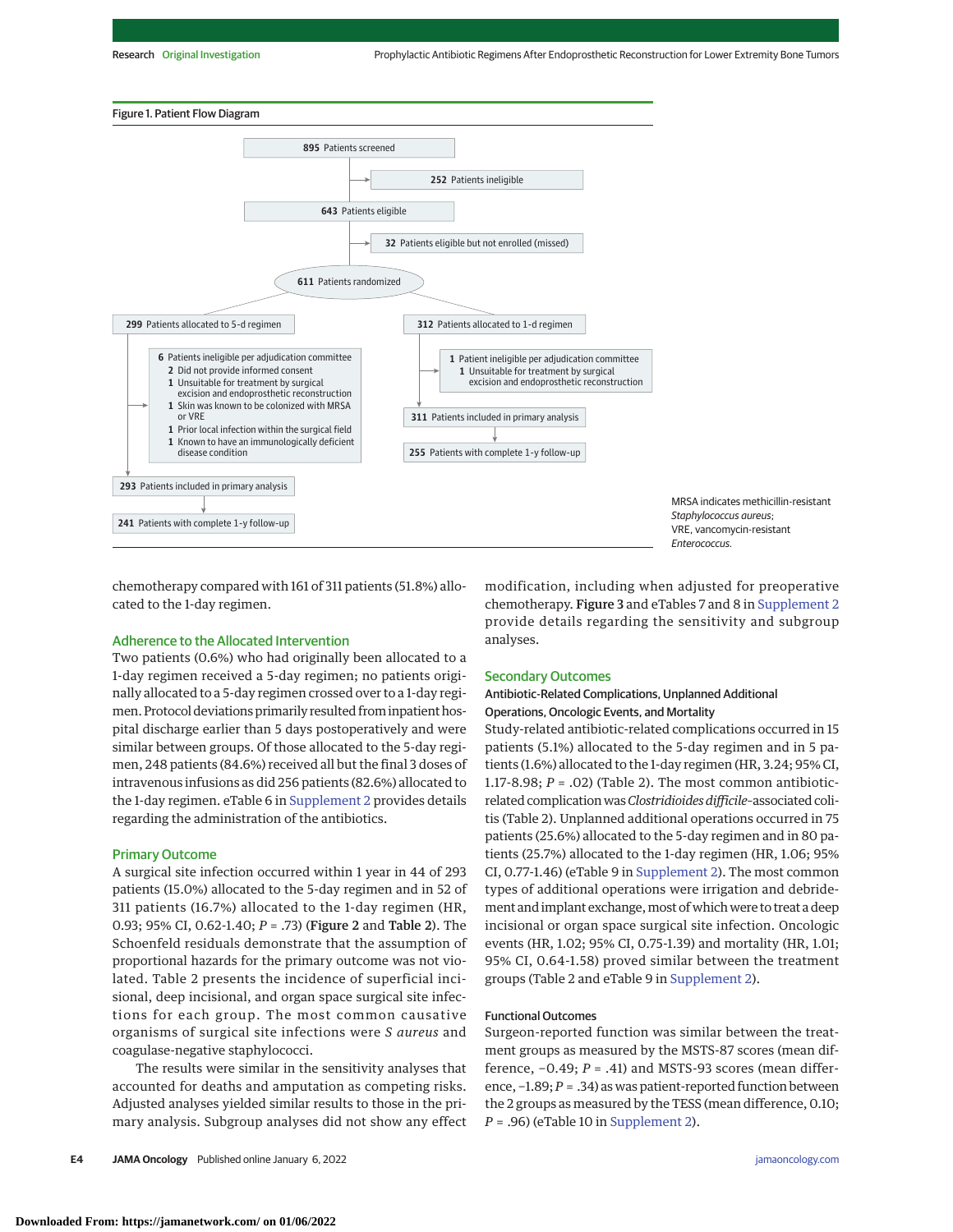| Characteristic                                        | 5-d Regimen<br>$(n = 293)$ | 1-d Regimen<br>$(n = 311)$ | <b>Total</b><br>$(n = 604)$ |
|-------------------------------------------------------|----------------------------|----------------------------|-----------------------------|
| Patient demographic characteristics and tumor details |                            |                            |                             |
| Age, mean (SD), y                                     | 42.6 (21.7)                | 39.9 (22.0)                | 41.2 (21.9)                 |
| Sex                                                   |                            |                            |                             |
| Male                                                  | 178 (60.8)                 | 183 (58.8)                 | 361 (59.8)                  |
| Female                                                | 115(39.2)                  | 128 (41.2)                 | 243 (40.2)                  |
| Race and ethnicity                                    |                            |                            |                             |
| Asian                                                 | 54 (18.4)                  | 60 (19.4)                  | 114 (18.9)                  |
| Black                                                 | 21(7.2)                    | 22(7.1)                    | 43(7.1)                     |
| Hispanic                                              | 14 (4.8)                   | 20(6.5)                    | 34(5.6)                     |
| Indigenous                                            | 4(1.4)                     | 11(3.6)                    | 15(2.5)                     |
| White                                                 | 194 (66.2)                 | 190 (61.5)                 | 384 (63.8)                  |
| Otherb                                                | 6(2.0)                     | 6(1.9)                     | 12(2.0)                     |
| Unknown                                               | $\bf{0}$                   | $\overline{2}$             | $\overline{2}$              |
| Systemic metastases                                   |                            |                            |                             |
| No                                                    | 244 (83.3)                 | 255 (82.0)                 | 499 (82.6)                  |
| Yes                                                   | 49 (16.7)                  | 56 (18.0)                  | 105(17.4)                   |
| Other cancer treatment modalities                     |                            |                            |                             |
| No                                                    | 157 (53.6)                 | 138 (44.4)                 | 295 (48.8)                  |
| Yes                                                   | 136 (46.4)                 | 173 (55.6)                 | 309 (51.2)                  |
| Preoperative chemotherapy                             | 129 (44.0)                 | 161 (51.8)                 | 290 (48.0)                  |
| Preoperative radiation                                | 10(3.4)                    | 12(3.9)                    | 22(3.6)                     |
| Other                                                 | 7(2.4)                     | 7(2.3)                     | 14(2.3)                     |
| Location of tumor                                     |                            |                            |                             |
| Tibia                                                 | 53(18.1)                   | 55 (17.7)                  | 108 (17.9)                  |
| Femur                                                 | 240 (81.9)                 | 256 (82.3)                 | 496 (82.1)                  |
| Type of tumor                                         |                            |                            |                             |
| Bone tumor                                            | 237 (80.9)                 | 249 (80.1)                 | 486 (80.5)                  |
| Soft tissue sarcoma                                   | 28(9.6)                    | 34 (10.9)                  | 62(10.3)                    |
| Oligometastatic bone disease                          | 28(9.6)                    | 28(9.0)                    | 56 (9.3)                    |
| Neutropenia at time of surgery <sup>c</sup>           |                            |                            |                             |
| No. of patients                                       | 275                        | 286                        | 561                         |
| No                                                    | 231 (84.0)                 | 234 (81.8)                 | 465 (82.9)                  |
| Yes                                                   | 44 (16.0)                  | 52 (18.2)                  | 96(17.1)                    |
| Surgical and perioperative management details         |                            |                            |                             |
| Length of procedure, median (Q1-Q3), min              | 270 (206-377)              | 270 (200-377)              | 270 (205-377)               |
| Antibiotic or silver-coated prosthesis                |                            |                            |                             |
| No. of patients                                       | 292                        | 311                        | 603                         |
| No                                                    | 276 (94.5)                 | 295 (94.9)                 | 571 (94.7)                  |
| Yes                                                   | 16(5.5)                    | 16(5.1)                    | 32(5.3)                     |
| Antibiotic                                            | 6(2.1)                     | 6(1.9)                     | 12(2.0)                     |
| Silver-coated prosthesis                              | 10(3.4)                    | 10(3.2)                    | 20(3.3)                     |
| Suction drain used                                    |                            |                            |                             |
| No. of patients                                       | 293                        | 310                        | 603                         |
| No                                                    | 63 (21.5)                  | 74 (23.9)                  | 137 (22.7)                  |
| Yes                                                   | 230 (78.5)                 | 236(76.1)                  | 466 (77.3)                  |

Abbreviation: Q1-Q3, quartile 1 to quartile 3.

1500/μL or less (to convert to ×10<sup>9</sup>/L, multiply by 0.001).

# **Discussion**

The PARITY randomized clinical trial failed to demonstrate a benefit of a 5-day prophylactic antibiotic regimen of intravenous cephalosporins compared with a 1-day regimen in reduc-

ing surgical site infections after surgical resection and endoprosthetic reconstruction for a lower extremity bone tumor. However, 3 times as many patients allocated to the 5-day regimen experienced serious antibiotic-related complications.

Our overall primary event rate is higher than previously published studies in the field.<sup>5,17</sup> In a meta-analysis<sup>5</sup> of

<sup>a</sup> Data are presented as number (percentage) of patients unless otherwise indicated.

**b** Other ethnicity includes Middle Eastern ( $n = 3$ ), mixed race ( $n = 5$ ), North African (n = 2), Polynesian  $(n = 1)$ , and Turkish  $(n = 1)$ . <sup>c</sup> Absolute neutrophil count of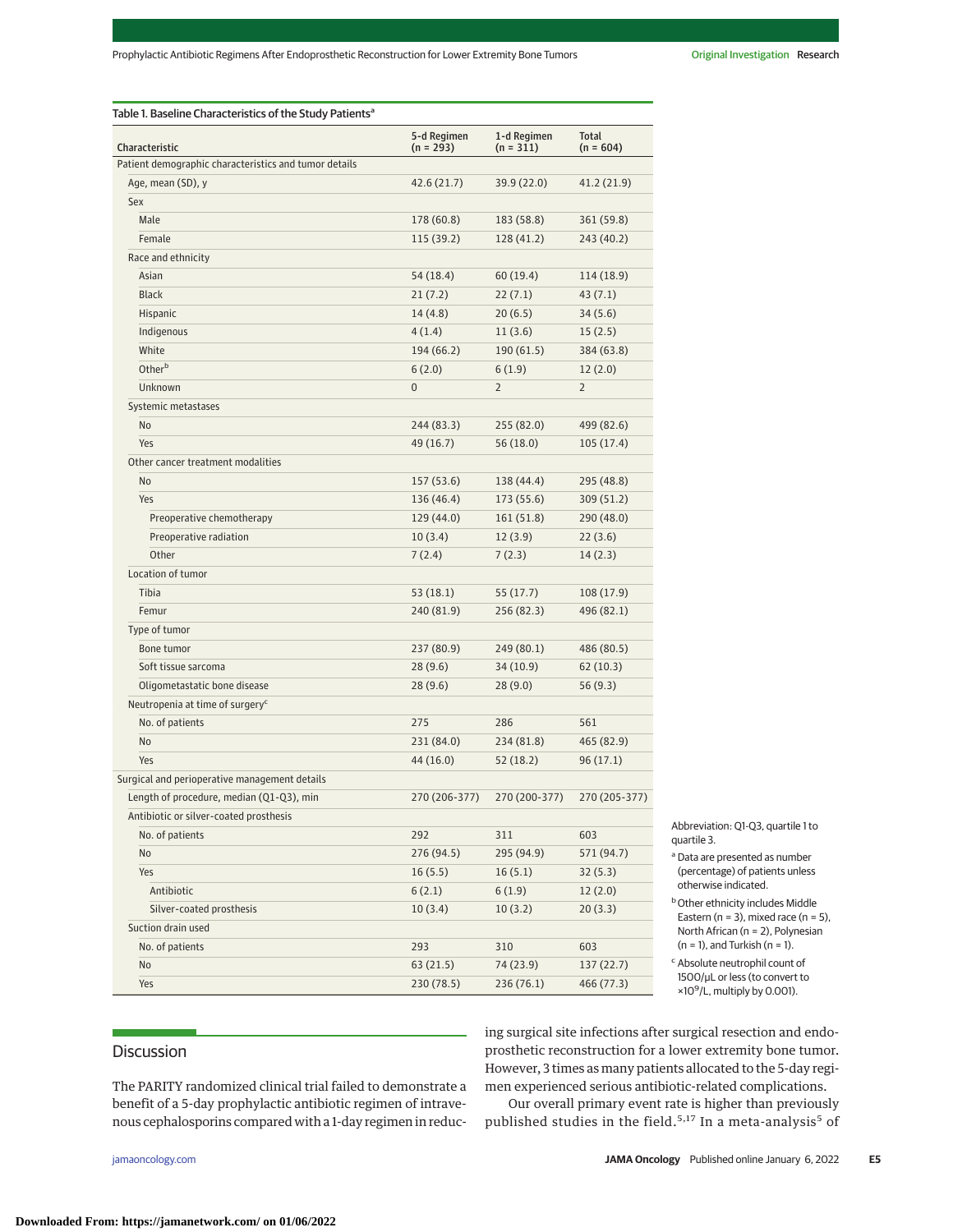Figure 2. Kaplan-Meier Estimates of the Duration of Primary Outcome-Free Survival at the Time of Final Assessment



retrospective data, the surgical site infection rate after lower extremity endoprosthetic reconstruction was 10% (95% CI, 8%-11%). This meta-analysis<sup>5</sup> suggested that antibiotic prophylaxis for longer than 24 hours postoperatively decreases the risk of infection, but the biases of observational research leave only low-quality evidence. Our event rate may be higher than previously reported because of our broader definition of a surgical site infection and the careful prospective collection of study event data.

Perioperative antibiotic prophylaxis is considered essential in minimizing surgical site infections in total joint arthroplasty, in which the infection rate is much lower.<sup>18-22</sup> A meta-analysis<sup>23</sup> of randomized clinical trials that compared only preoperative antibiotics with both preoperative and postoperative antibiotics in joint replacement surgery did not show efficacy of postoperative antibiotic prophylaxis. Because there is no evidence of additional benefit to a lengthened course, the Surgical Infection Prevention Project recommends the discontinuation of use of prophylactic antibiotics 24 hours postoperatively for all surgical cases. $24$  However, lower limb oncologic reconstructions are unique in their complexity and the immunocompromised state of the affected patient population; therefore, these recommendations may not be applicable in this particular setting. The second International Consensus Meeting on Musculoskeletal Infection recently identified whether prolonging use of postoperative antibiotics would prevent surgical site infections in patients with bone tumors undergoing endoprosthetic reconstruction as 1 of the most critical orthopedic oncology clinical questions.25 Their recommendation acknowledged that although more than half of orthopedic oncologists prescribe prophylactic antibiotics for longer than 24 hours postoperatively, there is insufficient evidence to support this practice.<sup>25</sup>

The overuse of antibiotics is a major public health concern associated with increased health care costs from antibioticrelated complications and antibiotic resistance.<sup>26</sup> The increase in antibiotic-resistant organisms, particularly in a nosocomial setting, is outpacing the development of new antimicrobial agents. Antibiotic use often results in antibioticassociated diarrhea, not infrequently caused by *C difficile*. Although antibiotic-associated diarrhea is generallymild and selflimiting, gut infection with *C difficile* is universally severe and may lead to toxic megacolon, organ failure, or even death.<sup>27</sup> Our study found a significant increase in antibiotic-related complications in the 5-day regimen group, with most complications reported to be *C difficile*–associated colitis. To avoid this complication, hospital antibiotic stewardship programs in the UK have restricted the use of high-risk antibiotics, including cephalosporins, with a subsequent clear reduction of nosocomial *C difficile* infections.28-30

#### Strengths and Limitations

Our trial has several strengths. Safeguards against potential bias included concealed randomization and blinding of treatment allocation from patients, caregivers, outcomes assessors, and data analysts. The diagnosis of surgical site infection was independently adjudicated using well-established definitions, thus ensuring objective decision-making and minimizing outcome assessment bias. By documenting our interpretations based on blinded results before breaking the randomization code, we safeguarded against interpretation bias.<sup>31</sup> After accounting for the nearly 10% mortality rate, true loss to follow-up was only 5%. Close clinical surveillance and rigorous study monitoring procedures resulted in this relatively small loss to follow-up. Our study's broad eligibility criteria and conduct in many health care systems strengthens its generalizability. Several of the study outcomes are of unequivocal importance to both patients and health care systems. Finally, answering clinical questions in rare conditions requires an immense international, collaborative effort. To our knowledge, this trial was the first-ever collaborative, interventional trial initiated and led by orthopedic oncologists.

Our trial also has limitations. The large number of participating clinical sites, combined with the rarity of bone tumors, resulted in low enrollment at some sites. More patients in the shorter duration group received preoperative chemotherapy, which may have increased their risk of a surgical site infection. However, our subgroup and adjusted analyses yielded results similar to our primary analysis. Protocol deviations, particularly doses not administered because of early hospital discharge, were not uncommon. Although the deviations were balanced between groups, they would have affected the 5-day regimen group more than the 1-day regimen. However, the discontinuation of antibiotics at hospital discharge is standard procedure; thus, our results are applicable to actual clinical practice. The impact of the postoperative prophylactic antibiotic regimens on late infections that present after the 1-year postsurgery timepoint cannot be inferred from this study; however, these infections are not considered surgical site infections according to the definitions established by the Centers for Disease Control and Prevention. The diagnosis of a surgical site infection is challenging because of the complexities of surgery and wound healing, a concern ameliorated by the rigor and blinding of the adjudication process. Finally, the lack of a statistically significant difference observed may be the result of insufficient study power.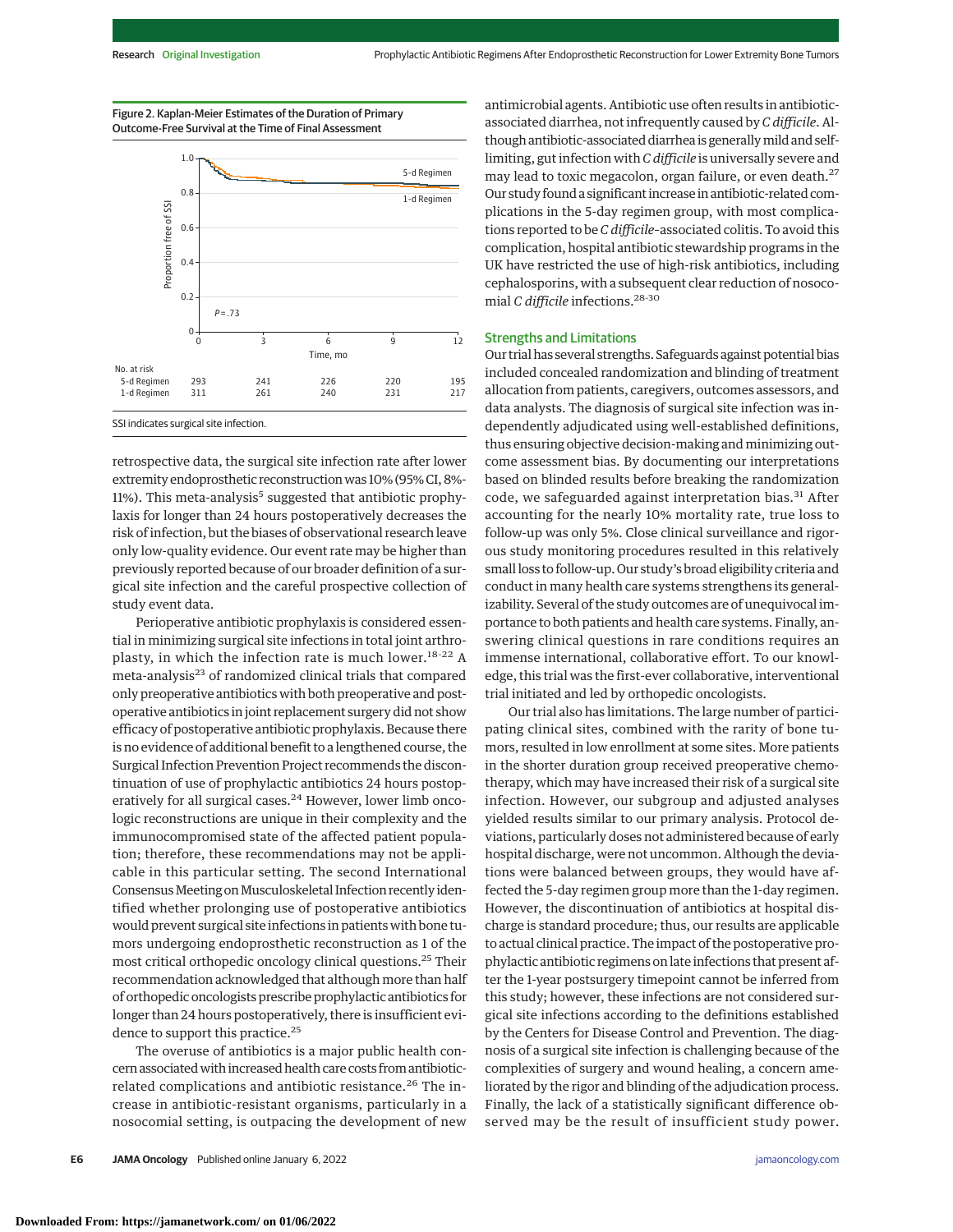| Study end point                                                   | 5-d Regimen<br>$(n = 293)$ | 1-d Regimen<br>$(n = 311)$ | HR (95% CI)         | P value   |
|-------------------------------------------------------------------|----------------------------|----------------------------|---------------------|-----------|
| <b>Primary outcome</b>                                            |                            |                            |                     |           |
| Any surgical site infection                                       | 44 (15.0)                  | 52(16.7)                   | $0.93(0.62 - 1.40)$ | .73       |
| Superficial incisional                                            | 13(4.4)                    | 12(3.9)                    | <b>NR</b>           | <b>NR</b> |
| Deep incisional                                                   | 3(1.0)                     | 8(2.6)                     | <b>NR</b>           | <b>NR</b> |
| Organ or space                                                    | 28(9.6)                    | 34(10.9)                   | $0.97(0.59-1.62)$   | .92       |
| <b>Secondary outcomes</b>                                         |                            |                            |                     |           |
| Any antibiotic-related complications                              | 15(5.1)                    | 5(1.6)                     | $3.24(1.17-8.98)$   | .02       |
| Clostridioides difficile-associated<br>colitis                    | 11(3.8)                    | 4(1.3)                     | <b>NR</b>           | <b>NR</b> |
| Opportunistic fungal infection                                    | $\Omega$                   | 1(0.3)                     | <b>NR</b>           | <b>NR</b> |
| Oral candidiasis                                                  | 1(0.3)                     | $\Omega$                   | <b>NR</b>           | <b>NR</b> |
| Diarrhea (unrelated to C difficile) that<br>required intervention | 3(1.0)                     | $\Omega$                   | <b>NR</b>           | <b>NR</b> |
| Any unplanned additional operation                                | 75 (25.6)                  | 80(25.7)                   | $1.06(0.77-1.46)$   | .72       |
| Any oncologic events                                              | 85(29.0)                   | 89 (28.6)                  | $1.02(0.75-1.39)$   | .90       |
| Local recurrence                                                  | 15(5.1)                    | 22(7.1)                    | $0.78(0.40-1.51)$   | .46       |
| Distant metastases                                                | 69(23.5)                   | 79 (25.4)                  | $0.90(0.65-1.25)$   | .53       |
| Other oncologic event                                             | 7(2.4)                     | 8(2.6)                     | <b>NR</b>           | <b>NR</b> |
| All-cause mortality                                               | 37(12.6)                   | 40(12.9)                   | $1.01(0.64-1.58)$   | .98       |
| Death from disease progression                                    | 29(9.9)                    | 29(9.3)                    | $1.08(0.64-1.81)$   | .78       |

Abbreviations: HR, hazard ratio; NR, not reported (these study end points did not meet the threshold set in the Statistical Analysis Plan for the minimum number of events required to conduct a statistical comparison).

# Figure 3. Forest Plot for Subgroup Analyses

|                              | $5-d$   | $1-d$   |                     |      |             | Favors 5-d |
|------------------------------|---------|---------|---------------------|------|-------------|------------|
| Subgroup                     | Regimen | Regimen | HR (95% CI)         |      |             | regimen    |
| Tumor type                   |         |         |                     |      |             |            |
| Bone tumor                   | 38/237  | 43/249  | $1.02(0.65 - 1.61)$ |      |             |            |
| Soft tissue sarcoma          | 5/28    | 7/34    | $0.49(0.14 - 1.66)$ |      |             |            |
| Oligometastatic bone disease | 1/28    | 2/28    | $0.73(0.06 - 8.27)$ |      |             |            |
| <b>Tumor location</b>        |         |         |                     |      |             |            |
| Tibia                        | 11/53   | 10/55   | $1.18(0.50-2.80)$   |      |             |            |
| Femur                        | 33/240  | 42/256  | $0.88(0.56 - 1.40)$ |      |             |            |
| Sex                          |         |         |                     |      |             |            |
| Male                         | 25/178  | 32/183  | $0.75(0.44-1.29)$   |      |             |            |
| Female                       | 19/115  | 20/128  | $1.38(0.72 - 2.66)$ |      |             |            |
| Age, y                       |         |         |                     |      |             |            |
| < 31                         | 19/118  | 23/138  | $1.11(0.59-2.09)$   |      |             |            |
| $\geq$ 31                    | 25/175  | 29/173  | $0.82(0.47 - 1.41)$ |      |             |            |
| Preoperative chemotherapy    |         |         |                     |      |             |            |
| No                           | 28/164  | 22/150  | $1.18(0.67 - 2.10)$ |      |             |            |
| Yes                          | 16/129  | 30/161  | $0.70(0.37 - 1.32)$ |      |             |            |
|                              |         |         |                     | 0.01 | 0.1         | ┯┯┯┯       |
|                              |         |         |                     |      | HR (95% CI) | 1          |
|                              |         |         |                     |      |             |            |

However, the observed absolute difference between the 2 treatment groups was small, and the increased sample size needed to show statistical significance would likely not be considered necessary by surgeons in the field.

# **Conclusions**

In this randomized clinical trial, the 5-day regimen did not reduce the rate of surgical site infection compared with the 1-day

# ARTICLE INFORMATION

**Accepted for Publication:** October 7, 2021.

**Published Online:** January 6, 2022. doi[:10.1001/jamaoncol.2021.6628](https://jamanetwork.com/journals/jama/fullarticle/10.1001/jamaoncol.2021.6628?utm_campaign=articlePDF%26utm_medium=articlePDFlink%26utm_source=articlePDF%26utm_content=jamaoncol.2021.6628)

HR indicates hazard ratio.

regimen. Although the results of this randomized clinical trial do not definitively exclude an important benefit of postoperative prophylactic antibiotic therapy longer than 24 hours, the significantly higher risk of antibiotic-related complications in the 5-day regimen represents a critical finding. Clinicians should consider the uncertainty of the benefits and the relative confidence in findings of harm to make an informed decision on antibiotic duration after surgical resection and endoprosthetic reconstruction for lower extremity bone tumors.

> **Open Access:** This is an open access article distributed under the terms of the [CC-BY License.](https://jamanetwork.com/pages/cc-by-license-permissions?utm_campaign=articlePDF%26utm_medium=articlePDFlink%26utm_source=articlePDF%26utm_content=jamaoncol.2021.6628) © 2022 The Prophylactic Antibiotic Regimens in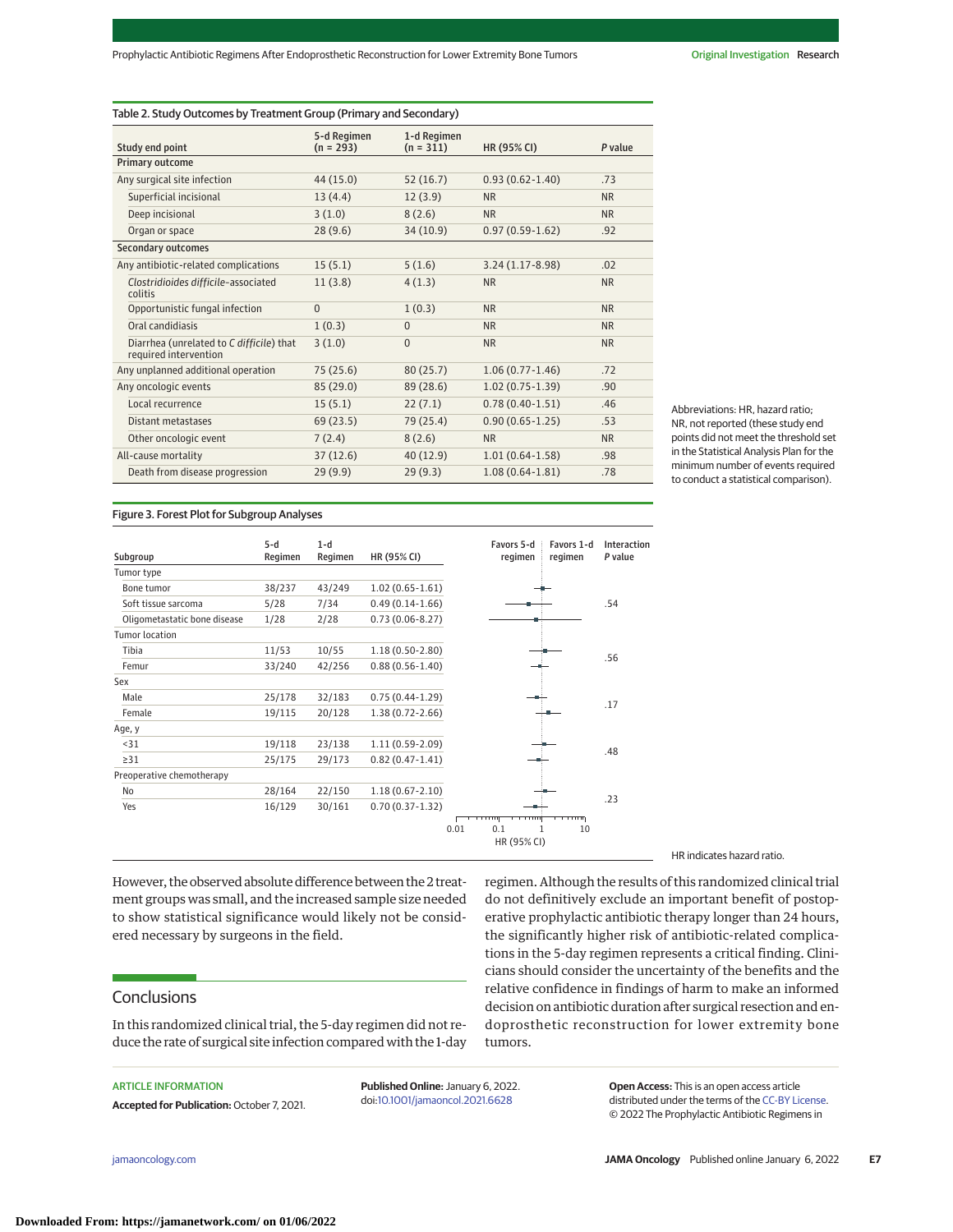Tumor Surgery (PARITY) Investigators. JAMA Oncology.

**The Writing Committee for the PARITY Investigators:** Michelle Ghert, MD; Patricia Schneider, BSc; Gordon Guyatt, MD, MSc; Lehana Thabane, PhD; Roberto Vélez, MD, PhD; Timothy O'Shea, MD, MPH; R. Lor Randall, MD; Robert Turcotte, MD; David Wilson, MD, MASc; Jay S. Wunder, MD; André Mathias Baptista, MD, PhD; Edward Y. Cheng, MD; Yee-Cheen Doung, MD; Peter C. Ferguson, MD; Victoria Giglio, MSc; James Hayden, MD, PhD; Diane Heels-Ansdell, MSc; Shah Alam Khan, MS (Ortho); Venkatesan Sampath Kumar, MS (Ortho); Paula McKay, BSc; Benjamin Miller, MD, MS; Michiel van de Sande, MD, PhD; Juan P. Zumárraga, MD, PhD; Mohit Bhandari, MD, PhD.

**Affiliations of The Writing Committee for the PARITY Investigators:** Division of Orthopaedic Surgery, Department of Surgery, McMaster University, Hamilton, Ontario, Canada (Ghert, Schneider, Wilson, Giglio, McKay, Bhandari); Department of Medicine, McMaster University, Hamilton, Ontario, Canada (Guyatt, O'Shea); Department of Health Research Methods, Evidence and Impact, McMaster University, Hamilton, Ontario, Canada (Guyatt, Thabane, Heels-Ansdell, Bhandari); Hospital Vall d'Hebron, Vall d'Hebron Institut de Recerca, Barcelona, Spain (Vélez); Department of Orthopaedic Surgery, University of California Davis Health, Sacramento (Randall); Division of Orthopaedic Surgery, Department of Surgery, McGill University, Montreal, Quebec, Canada (Turcotte); University of Toronto Musculoskeletal Oncology Unit, Mount Sinai Hospital, Division of Orthopaedic Surgery, Department of Surgery, University of Toronto, Toronto, Ontario, Canada (Wunder, Ferguson); Instituto de Ortopedia e Traumatologia do Hospital das Clínicas da Universidade de São Paulo, São Paulo, Brazil (Baptista, Zumárraga); Department of Orthopaedic Surgery, University of Minnesota, Minneapolis (Cheng); Department of Orthopaedics and Rehabilitation, Oregon Health & Science University, Portland (Doung, Hayden); Department of Orthopaedics, All India Institute of Medical Sciences, Delhi, India (Khan, Sampath Kumar); Department of Orthopaedics and Rehabilitation, University of Iowa, Iowa City (Miller); Department of Orthopaedic Surgery, Leids Universitair Medisch Centrum, Leiden, the Netherlands (van de Sande).

**Author Contributions:** Dr Ghert had full access to all the data in the study and takes responsibility for the integrity of the data and the accuracy of the data analysis.

Concept and design: Ghert, Guyatt, Thabane, Vélez, O'Shea, Randall, Turcotte, Wunder, Ferguson, McKay, Bhandari.

Acquisition, analysis, or interpretation of data: Ghert, Schneider, Guyatt, Thabane, Vélez, O'Shea, Randall, Turcotte, Wilson, Wunder, Baptista, Cheng, Doung, Ferguson, Giglio, Hayden, Heels-Ansdell, Khan, Sampath Kumar, McKay, Miller, van de Sande, Zumárraga, Bhandari.

Drafting of the manuscript: Ghert, Schneider. Critical revision of the manuscript for important intellectual content: Ghert, Guyatt, Thabane, Vélez, O'Shea, Randall, Turcotte, Wilson, Wunder, Baptista, Cheng, Doung, Ferguson, Giglio, Hayden, Heels-Ansdell, Khan, Sampath Kumar, McKay, Miller, van de Sande, Zumárraga, Bhandari. Statistical analysis: Thabane, Heels-Ansdell.

Obtained funding: Ghert, Schneider, McKay, Bhandari.

Administrative, technical, or material support: Schneider, Vélez, O'Shea, Randall, Turcotte, Wilson, Giglio, McKay, Zumárraga, Bhandari. Supervision: Ghert, Schneider, Guyatt, Thabane, Vélez, McKay, Bhandari.

**Conflict of Interest Disclosures:** Dr Ghert reported receiving grants from Canadian Institutes of Health Research, Canadian Cancer Society Research Institute, Orthopaedic Research and Education Foundation, Physician Services Incorporated, and Musculoskeletal Tumor Society during the conduct of the study and consulting and speaker fees from Wright Medical outside the submitted work. Dr O'Shea reported receiving grants from the Canadian Cancer Society, Canadian Institutes of Health Research, and Physicians Services Inc during the conduct of the study. Dr Cheng reported serving as editor for the Journal of Bone and Joint Surgery Essential Surgical Techniques. Ms McKay reported receiving personal fees from Global Research Solutions Inc and Platform Life Sciences outside the submitted work. Dr Miller reported receiving grants from Canadian Institutes of Health Research during the conduct of the study. Dr Bhandari reported receiving grants from Canadian Institutes of Health Research, National Institutes of Health, Michael G. DeGroote Institute for Pain Research and Care, and Physicians' Services Inc Foundation, personal fees from Pendopharm, Bioventus, and Acumed, and nonfinancial support from Canadian Orthopaedic Association and Mayo Clinic Core Center for Clinical Research outside the submitted work. No other disclosures were reported.

**Funding/Support:** This research was supported by operating grant 137104 from the Canadian Institutes of Health Research, innovation grant 701639 and innovation to impact grant 703398 from the Canadian Cancer Society Research Institute, the Canadian Orthopaedic Foundation 2018 J. Édouard Samson Award, the Orthopaedic Research and Education Foundation in conjunction with the Musculoskeletal Tumor Society (Clinical Research Grant in Orthopaedic Oncology 2011), and the Physicians' Services Incorporated (Clinical Research Grant 2012). This study was also funded, in part, by generous donations from the Silverhearts Association and private donors.

**Role of the Funder/Sponsor:** The funding organizations had no role in the design and conduct of the study; collection, management, analysis, and interpretation of the data; preparation, review, or approval of the manuscript; and decision to submit the manuscript for publication.

**Group Information:** The PARITY Investigators are listed in [Supplement 3.](https://jamanetwork.com/journals/jama/fullarticle/10.1001/jamaoncol.2021.6628?utm_campaign=articlePDF%26utm_medium=articlePDFlink%26utm_source=articlePDF%26utm_content=jamaoncol.2021.6628)

#### **Data Sharing Statement:** See [Supplement 4.](https://jamanetwork.com/journals/jama/fullarticle/10.1001/jamaoncol.2021.6628?utm_campaign=articlePDF%26utm_medium=articlePDFlink%26utm_source=articlePDF%26utm_content=jamaoncol.2021.6628)

**Additional Information:** The PARITY Steering Committee designed the trial and prespecified the statistical analysis plan. The members of the PARITY Steering Committee vouch for the completeness and accuracy of the data and analyses reported and for the fidelity of the trial to the protocol. The Methods Center at McMaster University in Hamilton, Ontario, Canada, was responsible for the trial randomization system, the maintenance, validation, and analysis of the data and the coordination of all clinical sites. The Central Adjudication Committee adjudicated all suspected

primary outcome events, as well as key secondary outcome events and eligibility when in doubt.

#### **REFERENCES**

**1**. Jeys L, Grimer R. The long-term risks of infection and amputation with limb salvage surgery using endoprostheses. In: Tunn PU, ed. Treatment of Bone and Soft Tissue Sarcomas: Recent Results in Cancer Research. Springer; 2009:75-84. doi[:10.1007/978-3-540-77960-5\\_7](https://dx.doi.org/10.1007/978-3-540-77960-5_7)

**2**. Morii T, Yabe H, Morioka H, et al. Postoperative deep infection in tumor endoprosthesis reconstruction around the knee. J Orthop Sci. 2010; 15(3):331-339. doi[:10.1007/s00776-010-1467-z](https://dx.doi.org/10.1007/s00776-010-1467-z)

**3**. Jeys LM, Grimer RJ, Carter SR, Tillman RM. Risk of amputation following limb salvage surgery with endoprosthetic replacement, in a consecutive series of 1261 patients. Int Orthop. 2003;27(3):160- 163. doi[:10.1007/s00264-003-0429-x](https://dx.doi.org/10.1007/s00264-003-0429-x)

**4**. Akahane T, Shimizu T, Isobe K, Yoshimura Y, Fujioka F, Kato H. Evaluation of postoperative general quality of life for patients with osteosarcoma around the knee joint. J Pediatr Orthop B. 2007;16(4):269-272. doi[:10.1097/BPB.](https://dx.doi.org/10.1097/BPB.0b013e3280925670) [0b013e3280925670](https://dx.doi.org/10.1097/BPB.0b013e3280925670)

**5**. Racano A, Pazionis T, Farrokhyar F, Deheshi B, Ghert M. High infection rate outcomes in long-bone tumor surgery with endoprosthetic reconstruction in adults: a systematic review. Clin Orthop Relat Res. 2013;471(6):2017-2027. doi[:10.1007/s11999-013-](https://dx.doi.org/10.1007/s11999-013-2842-9) [2842-9](https://dx.doi.org/10.1007/s11999-013-2842-9)

**6**. Hasan K, Racano A, Deheshi B, et al. Prophylactic Antibiotic Regimens in Tumor Surgery (PARITY) survey. BMC Musculoskelet Disord. 2012; 13:91. doi[:10.1186/1471-2474-13-91](https://dx.doi.org/10.1186/1471-2474-13-91)

**7**. Bratzler DW, Dellinger EP, Olsen KM, et al; American Society of Health-System Pharmacists; Infectious Disease Society of America; Surgical Infection Society; Society for Healthcare Epidemiology of America. Clinical practice guidelines for antimicrobial prophylaxis in surgery. Am J Health Syst Pharm. 2013;70(3):195-283. doi[:10.2146/ajhp120568](https://dx.doi.org/10.2146/ajhp120568)

**8**. Parvizi J, Gehrke T, Chen AF. Proceedings of the International Consensus on Periprosthetic Joint Infection. Bone Joint J. 2013;95-B(11):1450-1452. doi[:10.1302/0301-620X.95B11.33135](https://dx.doi.org/10.1302/0301-620X.95B11.33135)

**9**. Costelloe C, Metcalfe C, Lovering A, Mant D, Hay AD. Effect of antibiotic prescribing in primary care on antimicrobial resistance in individual patients: systematic review and meta-analysis. BMJ. 2010; 340:c2096. doi[:10.1136/bmj.c2096](https://dx.doi.org/10.1136/bmj.c2096)

**10**. Ghert M, Deheshi B, Holt G, et al; PARITY Investigators. Prophylactic Antibiotic Regimens in Tumour Surgery (PARITY): protocol for a multicentre randomised controlled study. BMJ Open. 2012;2(6):e002197. doi[:10.1136/bmjopen-2012-](https://dx.doi.org/10.1136/bmjopen-2012-002197) [002197](https://dx.doi.org/10.1136/bmjopen-2012-002197)

**11**. Horan TC, Gaynes RP, Martone WJ, Jarvis WR, Emori TG. CDC definitions of nosocomial surgical site infections, 1992: a modification of CDC definitions of surgical wound infections. Infect Control Hosp Epidemiol. 1992;13(10):606-608. doi[:10.2307/30148464](https://dx.doi.org/10.2307/30148464)

**12**. Tunn PU, Pomraenke D, Goerling U, Hohenberger P. Functional outcome after endoprosthetic limb-salvage therapy of primary bone tumours: a comparative analysis using the MSTS score, the TESS and the RNL index. Int Orthop.